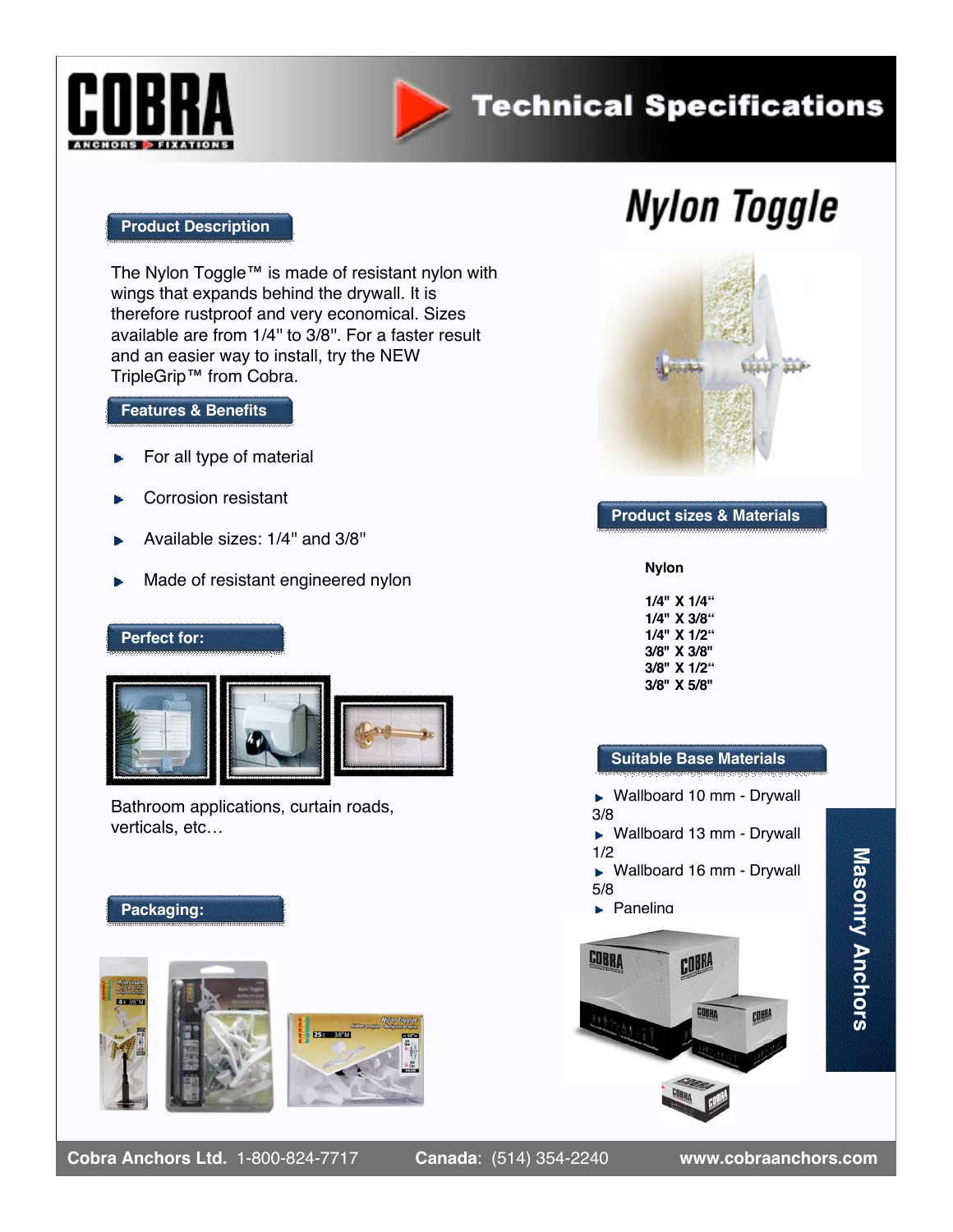



**Load Capacities**

## **Nylon Toggle**

|  | <b>Material</b>                  | <b>Size</b> | <b>Material Drill Size</b> |      | <b>Grip Range</b> | <b>PULL</b> |             |            | PULL SHEAR SHEAR PULL PULL SHEARSHEAR |            |             |            |             |
|--|----------------------------------|-------------|----------------------------|------|-------------------|-------------|-------------|------------|---------------------------------------|------------|-------------|------------|-------------|
|  |                                  |             |                            |      |                   | <b>MAX</b>  | <b>SAFE</b> | <b>MAX</b> | <b>SAFE</b>                           | <b>MAX</b> | <b>SAFE</b> | <b>MAX</b> | <b>SAFE</b> |
|  |                                  |             |                            |      |                   | Ibs         | Ibs         | lbs        | Ibs                                   | kg         | kg          | kg         | kg          |
|  | Drvwall 3/8                      | 1/4" X 3/8" | <b>Nvlon</b>               | 1/4" | $5/16" - 7/16"$   | 60          | 30          | 95         | 48                                    | 27         | 14          | 43         | 22          |
|  | 3/8 Wallboard<br>$10 \text{ mm}$ | 3/8" X 3/8" | <b>Nvlon</b>               | 3/8" | $1/2" - 3/8"$     | 84          | 42          | 150        | 75                                    | 38         | 19          | 68         | 34          |

|  | <b>Material</b>                        | <b>Size</b> |              | <b>Material Drill Size</b> | <b>Grip Range</b> | <b>PULL</b><br><b>MAX</b><br>Ibs | <b>SAFE</b><br>lbs | <b>MAX</b><br>Ibs | PULL SHEAR SHEAR<br><b>SAFE</b><br>lbs | <b>PULL</b><br><b>MAX</b><br>kq | <b>SAFE</b><br>kg | <b>PULL SHEARSHEAR</b><br><b>MAX</b><br>kg | <b>SAFE</b><br>kg |
|--|----------------------------------------|-------------|--------------|----------------------------|-------------------|----------------------------------|--------------------|-------------------|----------------------------------------|---------------------------------|-------------------|--------------------------------------------|-------------------|
|  | Drywall 1/2<br>$\frac{1}{2}$ Wallboard | 1/4" X 1/2" | <b>Nvlon</b> | 1/4"                       | 7/16" - 9/16"     | 70                               | 35                 | 115               | 58                                     | 32                              | 16                | 52                                         | 26                |
|  | $13 \text{ mm}$                        | 3/8" X 1/2" | <b>Nvlon</b> | 3/8"                       | $3/8" - 1/2"$     | 115                              | 58                 | 200               | 100                                    | 52                              | 26                | 91                                         | 45                |

|  | Material                                         | <b>Size</b> |              | <b>Material Drill Size</b> | <b>Grip Range</b> | <b>PULL</b><br><b>MAX</b><br><b>Ibs</b> | PULL SHEARSHEAR PULL PULL SHEARSHEAR<br><b>SAFE</b><br><b>lbs</b> | <b>lbs</b> | MAX SAFE<br><b>lbs</b> | <b>MAX</b><br>kq | $ S_{\mathsf{AFE}} $<br>kq | <b>MAX</b><br>kg | <b>SAFE</b><br>kg |
|--|--------------------------------------------------|-------------|--------------|----------------------------|-------------------|-----------------------------------------|-------------------------------------------------------------------|------------|------------------------|------------------|----------------------------|------------------|-------------------|
|  | $5/8$ Drywall 5/8<br><b>Wallboard</b><br>$16$ mm | 3/8" X 5/8" | <b>Nvlon</b> | 3/8"                       | $1/2" - 5/8"$     | 140                                     | 70                                                                | 240        | 120                    | 64               | 32                         | 109              | 54                |

|  | <b>Material</b> | <b>Size</b> |              | <b>Material Drill Size</b> | <b>Grip Range</b> | <b>PULL</b><br><b>MAX</b><br><b>Ibs</b> | <b>PULL</b><br><b>SAFE</b><br><b>Ibs</b> | <b>MAX</b><br><b>lbs</b> | <b>SHEAR SHEAR PULL</b><br><b>SAFE</b><br>lbs | <b>MAX</b><br>kg | <b>SAFE</b><br>kg | <b>MAX</b><br>kg | <b>PULL SHEARSHEAR</b><br><b>SAFE</b><br>kg |
|--|-----------------|-------------|--------------|----------------------------|-------------------|-----------------------------------------|------------------------------------------|--------------------------|-----------------------------------------------|------------------|-------------------|------------------|---------------------------------------------|
|  |                 | 1/4" X 1/4" | <b>Nvlon</b> | 1/4"                       | $1/8" - 5/16"$    | 85                                      | 43                                       | 200                      | 100                                           | 39               | 19                | 91               | 45                                          |
|  |                 | 1/4" X 3/8" | <b>Nvlon</b> | 1/4"                       | 5/16" - 7/16"     | 97                                      | 49                                       | 210                      | 105                                           | 44               | 22                | 95               | 48                                          |
|  | <b>Concrete</b> | 1/4" X 1/2" | <b>Nylon</b> | 1/4"                       | 7/16" - 9/16"     | 110                                     | 55                                       | 220                      | 110                                           | 50               | 25                | 100              | 50                                          |
|  | 3000 PSI        | 3/8" X 3/8" | <b>Nylon</b> | 3/8"                       | $1/2" - 3/8"$     | 118                                     | 59                                       | 445                      | 223                                           | 54               | 27                | 202              | 101                                         |
|  |                 | 3/8" X 1/2" | <b>Nvlon</b> | 3/8"                       | $3/8" - 1/2"$     | 157                                     | 79                                       | 576                      | 288                                           | 71               | 36                | 261              | 131                                         |
|  |                 | 3/8" X 5/8" | <b>Nylon</b> | 3/8"                       | $1/2" - 5/8"$     | 189                                     | 95                                       | 684                      | 342                                           | 86               | 43                | 310              | 155                                         |